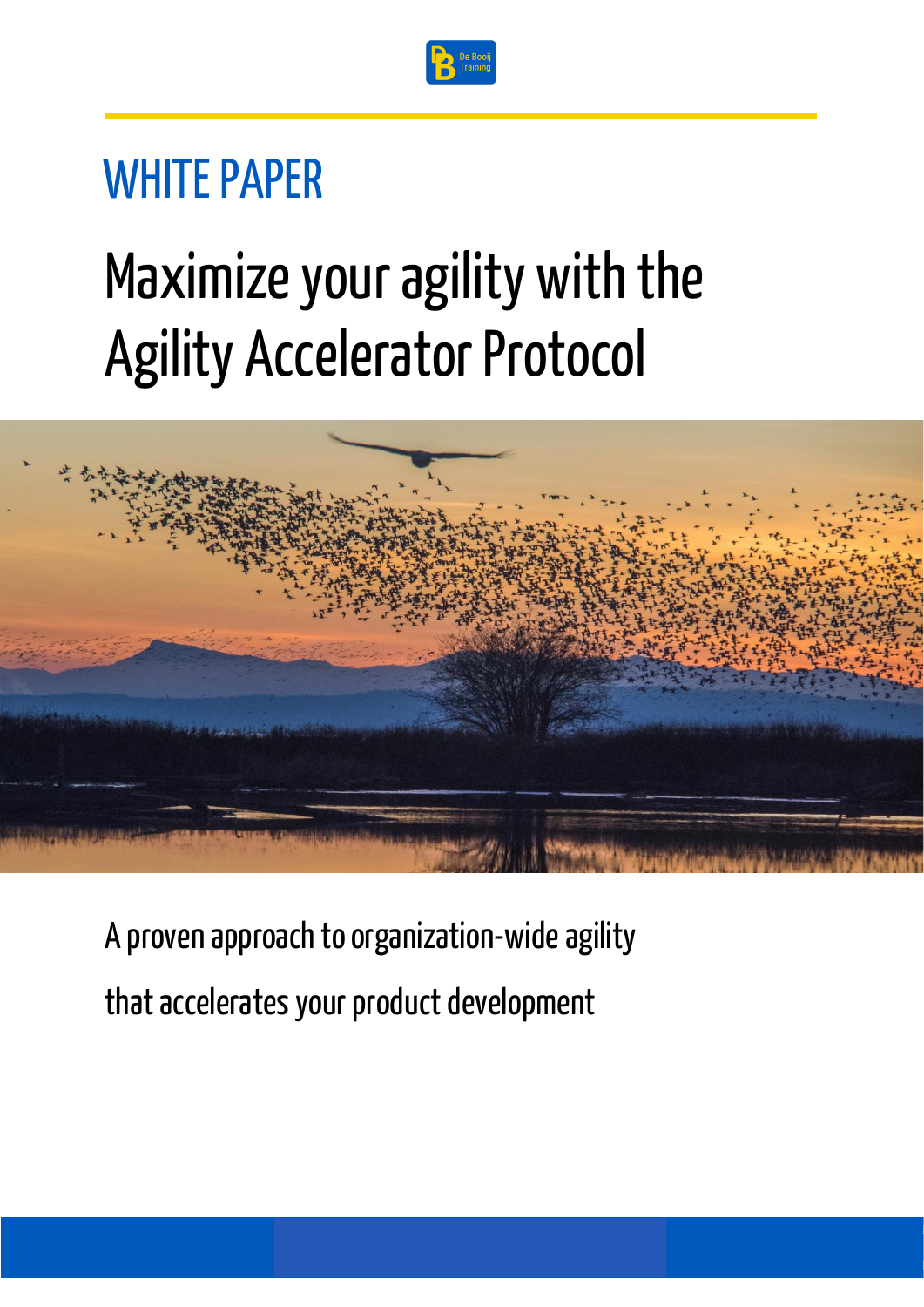

# Successfully transform your organization in an agile way

Change has become the new constant. The ability to quickly adapt to ever changing requirements and technologies has become the most dominant strategy to survive. And the need to embrace an agile way of work within product development has almost become common sense by now.

However, while many teams have adopted Scrum in combination with various agile practices to some degree, in reality the **expected benefits often stay behind**. This becomes very visible after a Scrum Team participates in one of my certified Scrum.org training courses. A common remark I get at the end of the course is: "Can you please train the rest of our organization too? If they would only know...". And indeed, most of the time **it's not a matter of unwillingness but the absence of a shared understanding**. You can't expect people and their processes to change if they are not aware how their current way of working impedes agility. In particular if you don't provide viable alternatives.

### "Working towards a shared understanding is a critical success factor"

This white paper explains why there often is a mismatch between the promise of agile and daily practice. And more importantly, **what you can do about it**. I will explain how the **Agility Accelerator Protocol** provides a solid strategy to help you lead the way forward.

But let's start with the pains you are probably experiencing.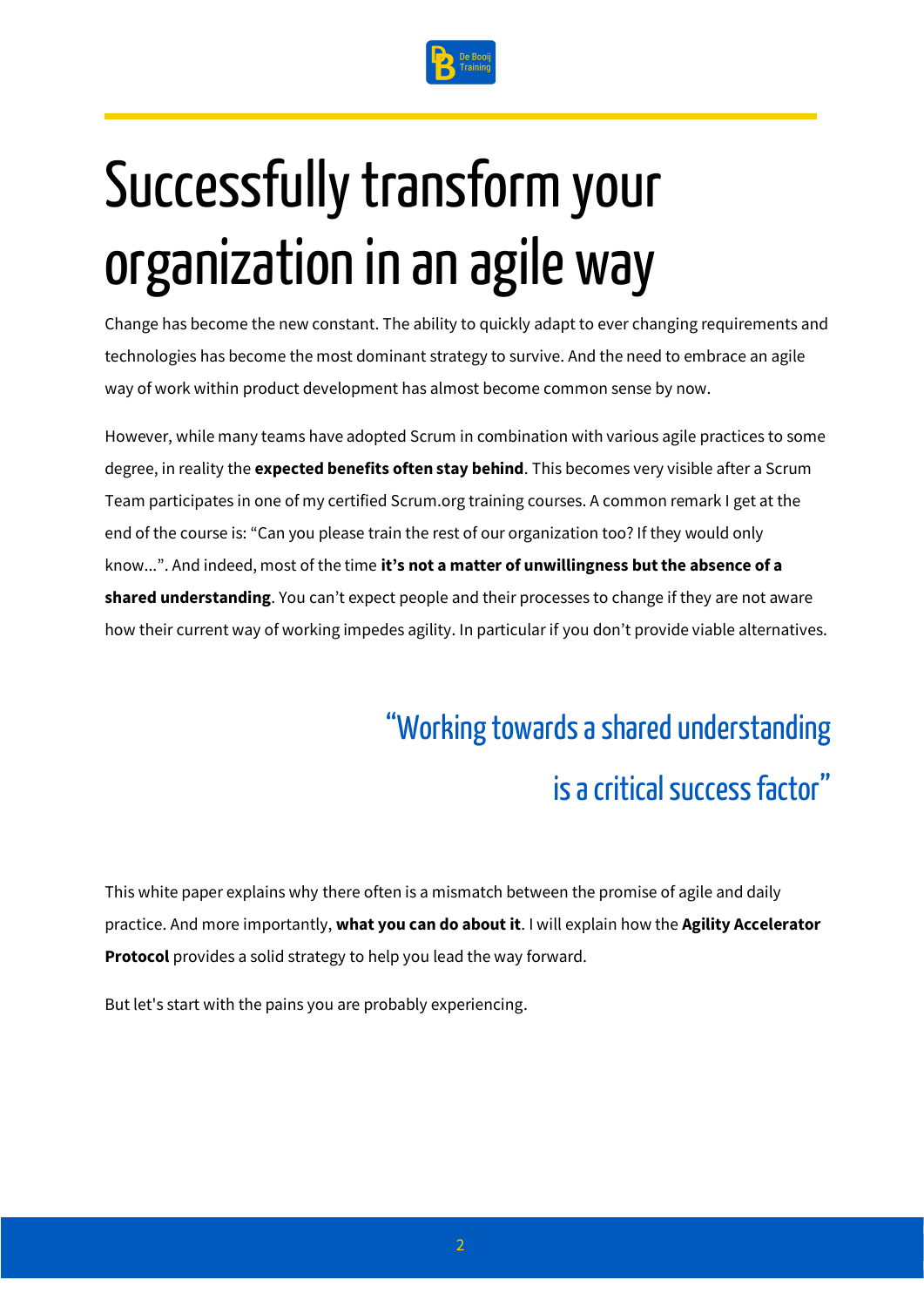

### Common pains

### Conflicts between Business and Development

Most people working in and around product development will recognize the seemingly never-ending tension between the needs of the 'business' versus the reality of product development. They often have **conflicting goals and belief systems** that make it very difficult to find common ground.

I have seen many examples where the product or portfolio management side of the organization doesn't take the driver's seat in the development effort. Product development feels to them like a scary thing they don't want to burn their fingers on. And to cope with this situation, **a proxy from the product development side is appointed**. It seems like a sensible thing to do. But it has the opposite effect; it only **increases the gap resulting in even more misunderstanding and frustrations** back and forth. And before you know it, it feels like us against them.

### "Product development is a communication challenge"

What makes matters worse is that your current organization structure upholds this tension. With positions and roles that stimulate a transactional relationship instead of a collaborative one with common goals, **these silos won't miraculously disappear.**

If you recognize one of the common symptoms below, you are probably hindered by these tensions:

- Spending a lot of time negotiating and defining requirements before you can start developing a feature.
- Conversations with stakeholders are about the 'what' and 'how', but rarely about the 'why'.
- No stakeholders involved during development: little to no collaboration.
- Limited opportunities for teams to get meaningful feedback from end users and customers.
- The most dominant means of communication with stakeholders is email or other digital means.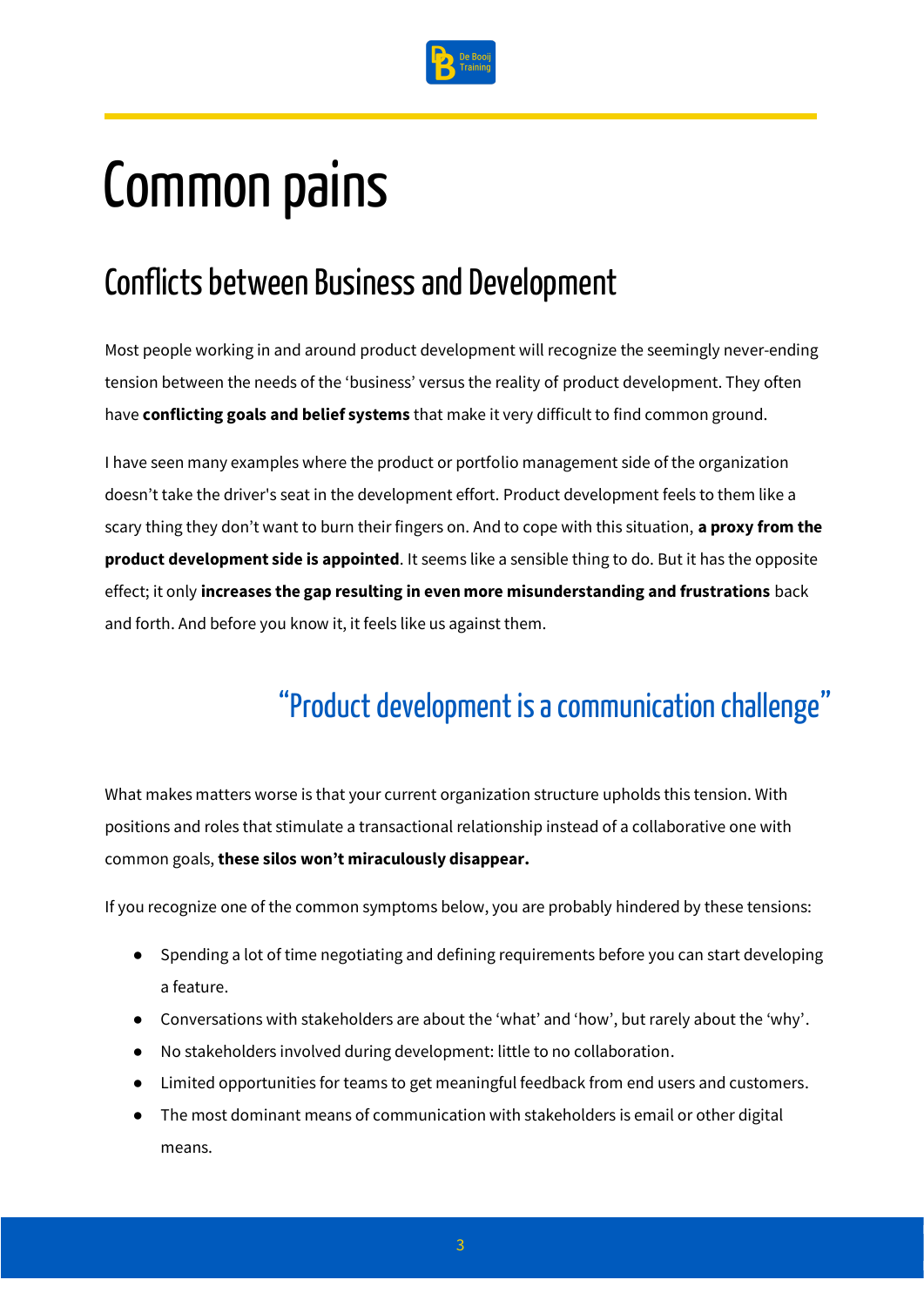

### Limited support to embrace agility beyond

### product development

Another common pattern is that Scrum and agility are seen as strategies and approaches just for product development teams. **Only having your Scrum Teams embrace Scrum is not enough** to achieve the desired state of agility. This misconception leads to the belief that the rest of the organization can stay as it is, and that local change within those teams is sufficient. If you want to change the outcomes that your organization produces, you first need to grow a shared understanding of how the current organizational design creates the current outcomes.

### "Most of the time it's a matter of ignorance rather than unwillingness"

The lack of agility throughout the rest of your organization can massively impede the agility of your teams. And it becomes a big frustration for your teams, because they can see the potential for improvement but experience the **lack of support to move the change forward**. This is not limited to neighboring departments and includes middle and higher management as well. And this isn't very surprising. Following the agile principles, we typically focus on self-management and delegation of responsibilities in order to quickly respond to new insights. But at the same time, we fail to explain how this will impact our current view on management and leadership. Ironically, **to be successful with agile the need for great leadership is bigger than it has ever been**.

If you see one or more of the examples below in your organization, this probably applies to you:

- Dependencies on other departments and teams that make it difficult or impossible to deliver a usable product every Sprint.
- Being able to release often, but not releasing because of pushback from within your organization.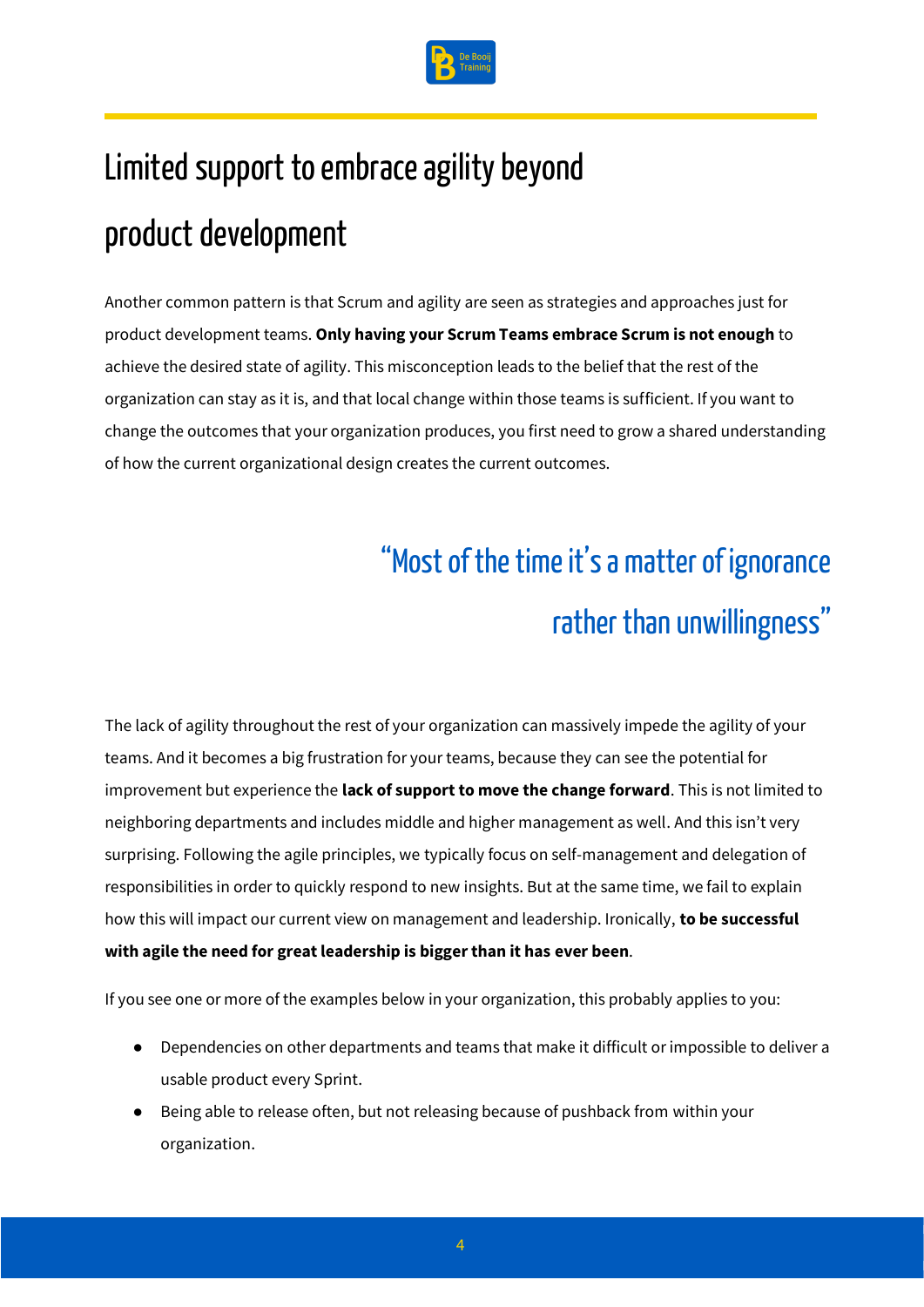

- A Product Owner that is an order taker instead of a decision maker.
- Change initiatives from product development that impact the operating model have little chance to succeed; power/ego/politics is suppressing reasonable change suggestions.
- Individual objectives or incentives of team members that interfere with the ever-changing goals of the Scrum Team.
- The values and principles you strive for differ from the values and principles you see being practiced throughout the organization.

### The agility of the Scrum Teams is lacking

Many product development teams do Scrum, but **very few achieve a high level of agility**. Scrum Teams need to collaborate in very different ways than they were used to, both in terms of in person communication and communication in code. And some of the recommended **agile practices feel counterproductive and are discarded quickly**. Without embracing agility in their thinking and without applying agile engineering practices, teams won't be welcoming last minute changes.

### "We neglect to invest enough in the agility of the ones who are creating our products"

For example, if a release feels like a risky undertaking, the easy way out is to release less often. But what you want teams to do, is make it a less risky event, so that we could release (ideally) continuously. Another example I experienced is that team members are **reluctant to try out working in more collaborative ways** lik[e pair programming.](http://www.extremeprogramming.org/rules/pair.html) Or have the whole team collectively focus on one piece of work like swarming o[r mob programming.](https://youtu.be/OWcKSletcOU) A common argument I hear against these practices is that 'it's not efficient': it takes a lot more time to write initial code and we produce less when we sit with multiple people behind one keyboard and mouse. And in terms of initial output, that is hard to deny. However, what is overlooked are the huge benefits these practices bring: higher quality, less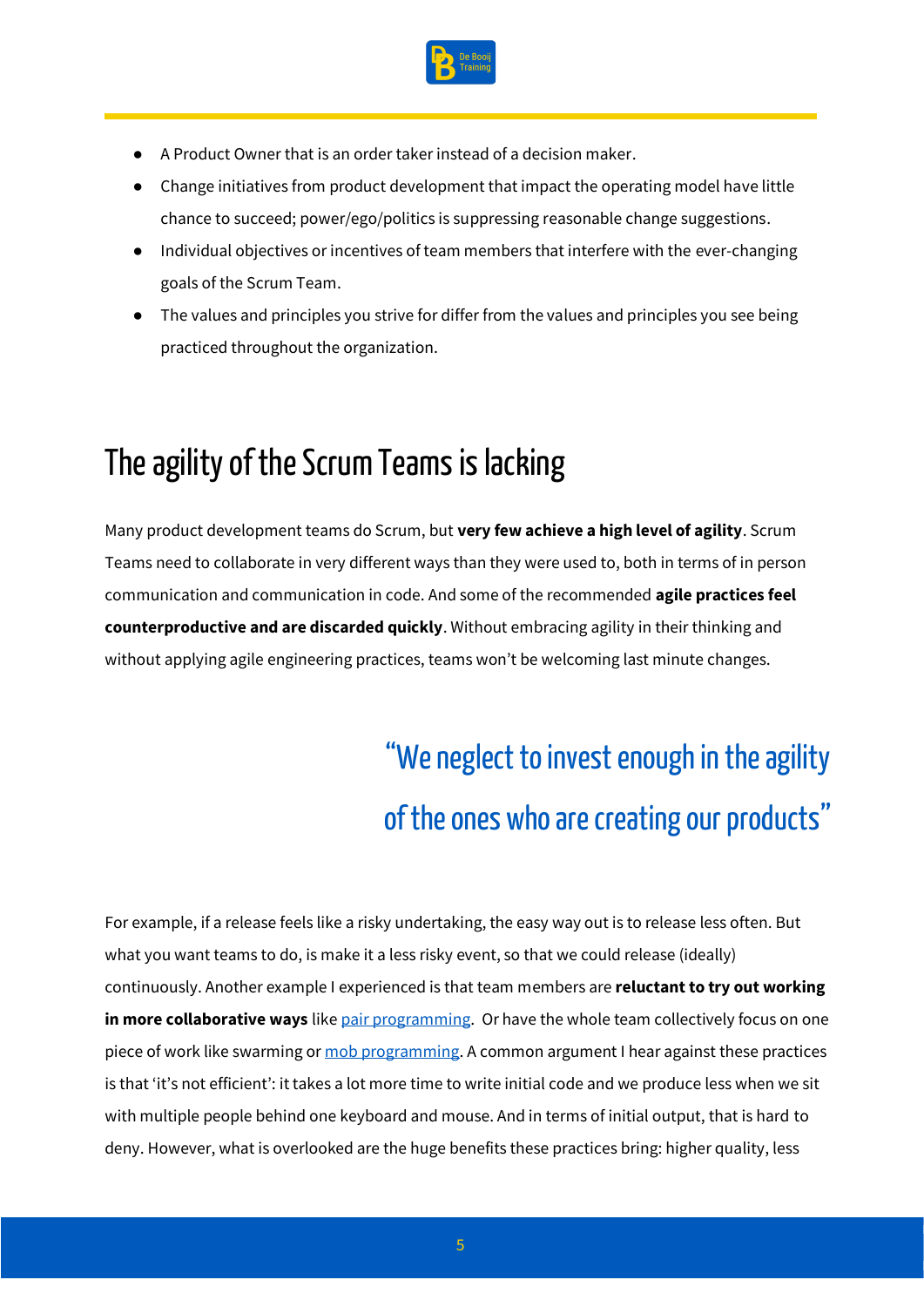

rework, faster validation, higher speed of learning, which all contribute to an increase in throughput of delivered features. These are all factors that directly increase your agility.

You cannot take for granted that teams have fully incorporated agile and lean thinking in their daily routines; they rarely have. Even if their resumes suggest otherwise. I have worked with hundreds of experienced agile practitioners that had a very narrow understanding of agile values and principles because they never were taught correctly.

If you can observe one of the examples below, there are great opportunities to increase the agility of your team(s):

- [Large units of work.](https://medium.com/faun/small-is-beautiful-the-importance-of-batch-size-ea968ed8d477)
- [Low integration frequency.](https://martinfowler.com/bliki/FrequencyReducesDifficulty.html)
- Long feedback loops in code and/or with end users.
- Limited test automation.
- No shared responsibility for quality and outcomes.
- Only minor changes in their way of work; no fundamental changes proposed.

# Stop being a firefighter

Do you feel you spend a lot of time on managing operational issues and escalations? And too little on long-term improvements? It's time to **stop fighting the symptoms** and **start addressing the underlying causes**. And by being involved in the daily work you limit the space the Scrum Team needs to take more ownership and hold each other accountable. Instead, **you need to help them catch their own fish**. And while quick fixes are tempting, usually they are just band-aids that cover up the real issues underneath. By fighting the symptoms, **you are unintentionally supporting the status quo and preventing significant change to happen**.

If you recognize the examples I mentioned so far, keep on reading and see what you can do about it. But let me first introduce myself briefly.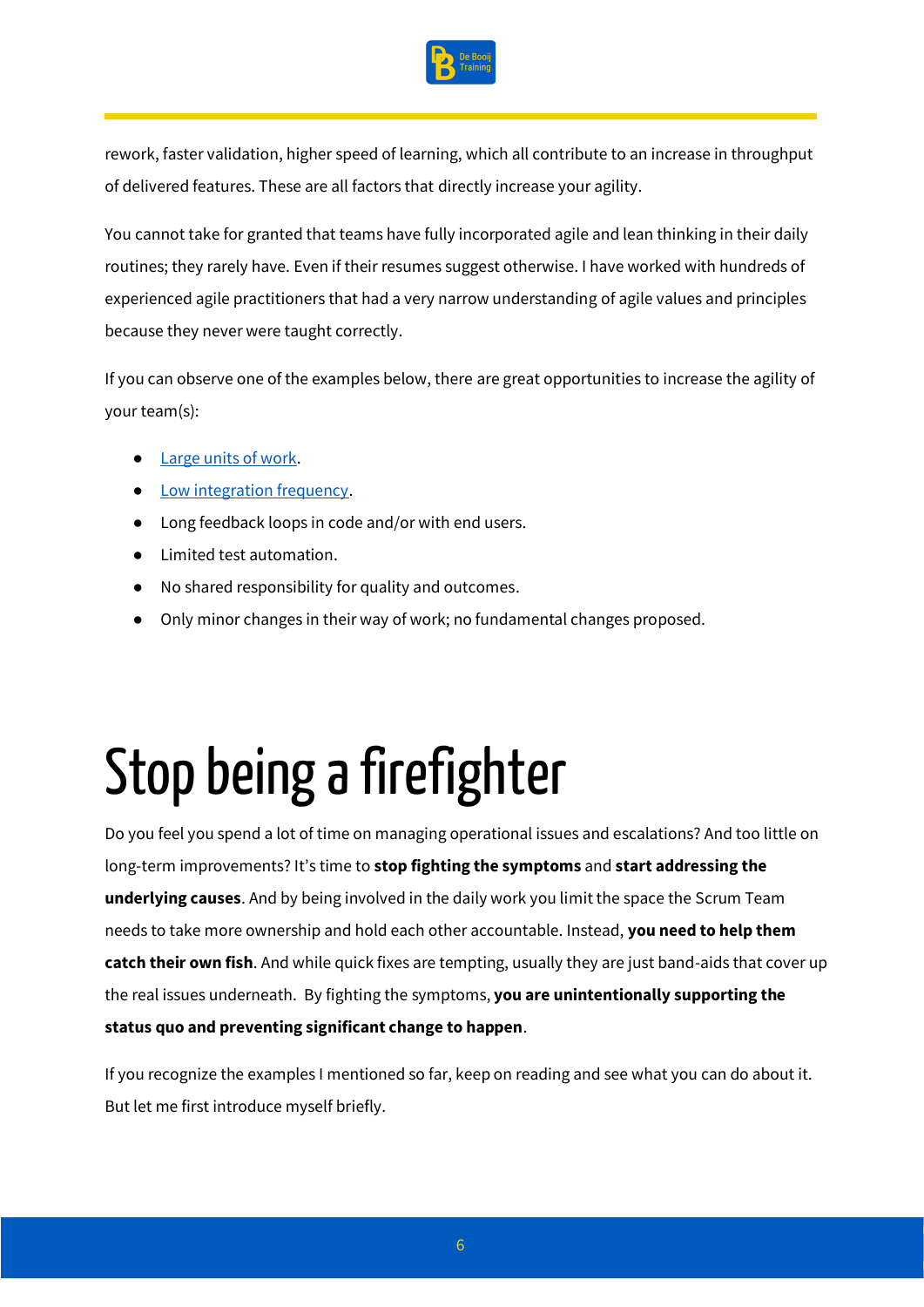

## Matthijs de Booij



I am Matthijs de Booij (1981) and I live in Amsterdam (Netherlands). I love travelling and exploring our planet by hiking through the most beautiful places around the world - Nepal is my number one experience so far.

After working as a consultant in a traditional project management setting in the IT sector - including all the frustrations that came with it - I became part of a Scrum Team that successfully released several innovative solutions for large employers in the Netherlands. This experience truly opened my eyes and

made me realize that most teams and organizations I have seen are not reaping the benefits of Agile, Scrum, and various agile practices. After practicing Scrum for five years, I decided to use my experience and knowledge for the benefit of more people, which lead to my professional mission:

### "Inspiring others to discover new ways of working"

As a certified trainer and consultant, I help organizations grow their agility; their ability to deliver value faster and more frequently to their customers. By partnering with Scrum.org we are able to deliver high-end learning solutions and guarantee consistency throughout all our courses.



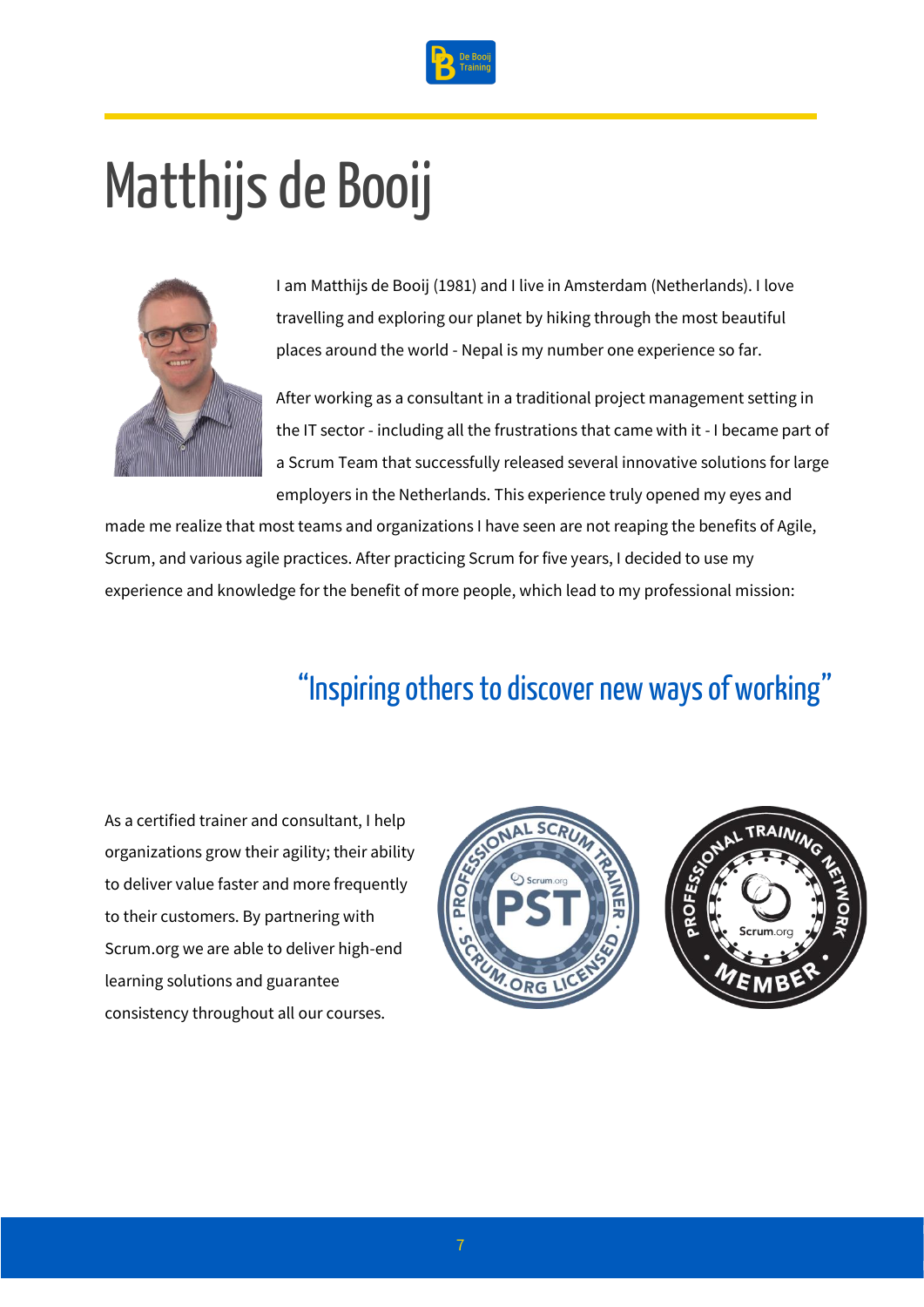

# Agility Accelerator Protocol Introduction

The most effective way to manage work with a high degree of unpredictability is an empirical process tha[t allows the path forward to emerge](https://hbr.org/2007/11/a-leaders-framework-for-decision-making) itself. This is the realm of agile and requires a fundamentally different paradigm (values, principles, structures, and practices) from what most organizations have been familiar with. **The key to agility is to grow your learning capabilities** and enable learning to be transformed to change. And the faster you learn and change, the more agile you become. **This will reduce risk and increase business value**. This learning cycle can be found in any agile framework or method and consists of three steps:

#### **Transparency**

Transparency is the foundation. Only when everybody can see the objective reality we are in, and understand where we want to go, meaningful learning can happen. Full transparency will only be possible if there is sufficient trust and people show the courage to be open and honest to each other. This implies that all aspects that affect outcomes are visible.

#### **Inspection**

Frequent inspection enables you to check the outcome that is currently produced, how it was produced, and to learn if it deviates from the desired outcome. Today's problems are caused by the solutions of yesterday.

#### **Adaptation**

Based on what you learned from the inspection you make a change with the intent to positively affect the inspected outcome in the near future.

> "If you want something new, you have to stop doing something old"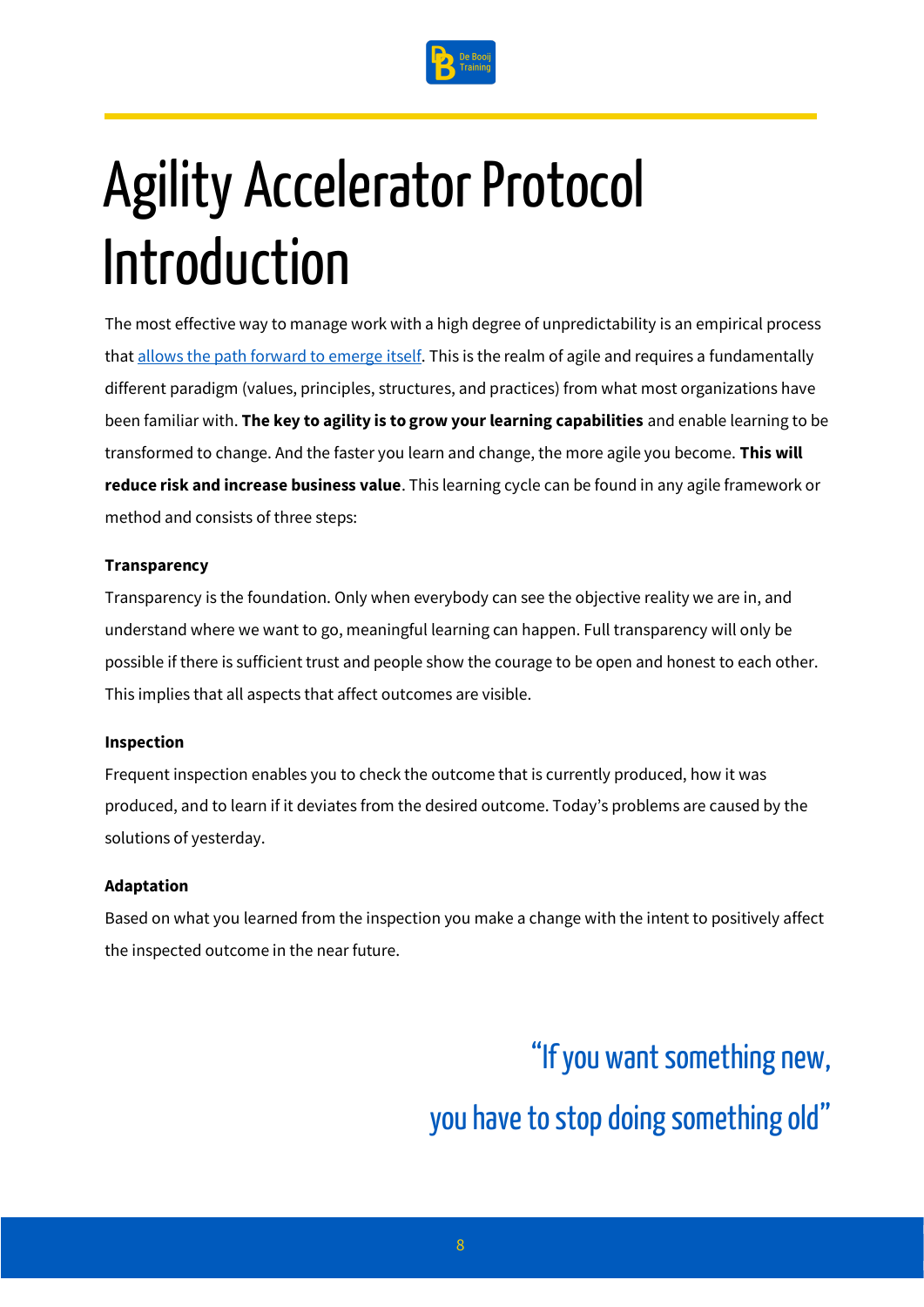

By successfully applying these three steps throughout the organization you will grow your agility. The faster and more frequently you learn, the more agile you can become.

An effective strategy to grow your agility is to first focus on the parts of your organization that:

- limit your agility the most; or
- enable you to grow your agility with little effort.

But rather than one big change effort, you can address these parts of the organization one at a time. As a matter of fact, by starting with one team or department you will probably discover what other parts need attention first. It's an **organic approach to change management** where the path forward will emerge along the way.

The approach for each part of the organization is in essence the same:

#### **Create a shared understanding**

- why do we pursue agility?
- goals & strategies
- values & principles
- roles & responsibilities
- process & practices

#### **Meaningful inspection**

- reflect on your own situation and business context
- current strategies and outcomes
- understanding causes: separate symptoms from causes
- identify the gap that needs to be closed

#### **Take action and adapt**

• actions and experiments that can be executed today to get closer to the desired outcomes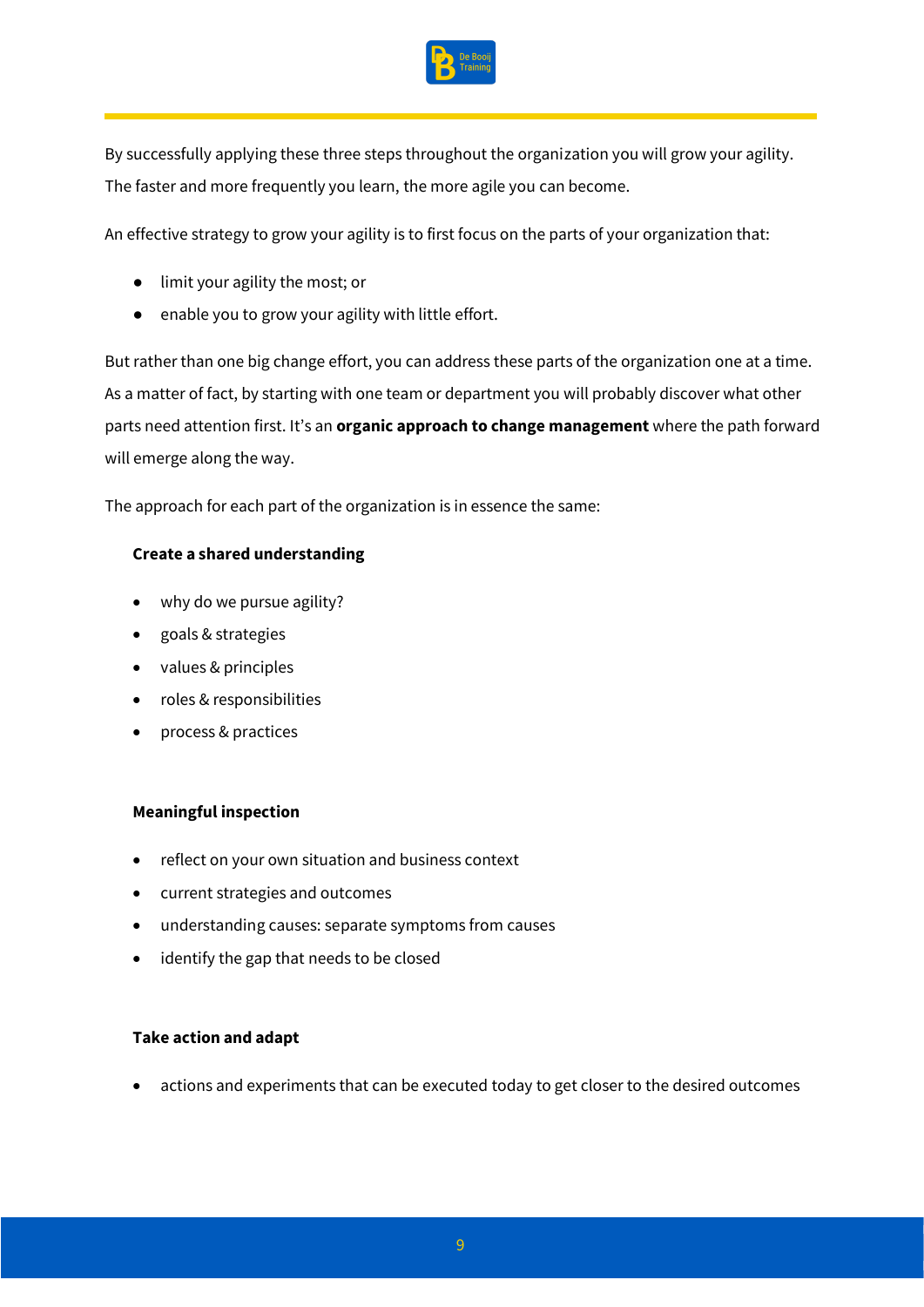

# For whom is this protocol developed?

If you prefer an upfront detailed plan for your agile transformation that defines a blueprint for your organization, this is not for you. Nor is it for you when you don't recognize yourself in one or more of the examples I described.

But if you embrace the fact that **growing your agility is an organic process** that will continuously evolve, and you understand that the key to success is growing the learning capabilities of your organization, this is for you. The Agility Accelerator Protocol is made for you if you want to lead-byexample by **increasing your agility in an agile way**. And by doing so, you will maximize the support and ownership for sustainable change and experimentation.

The Agility Accelerator Protocol enables you to **lead and manage the change by yourself**, especially in the absence of an organization-wide agile strategy. It's designed for **spreading agility bottom-up**, while growing maximum support along the way.

What makes this approach different from various other agile transformation strategies is that it minimizes the risk of the change effort; you can start with one team while keeping "the store open for business as usual". **You don't need big upfront commitments in terms of budget or management support**. You can start today. And by driving next steps based on the learnings from the previous steps, growing management buy-in is more likely to happen.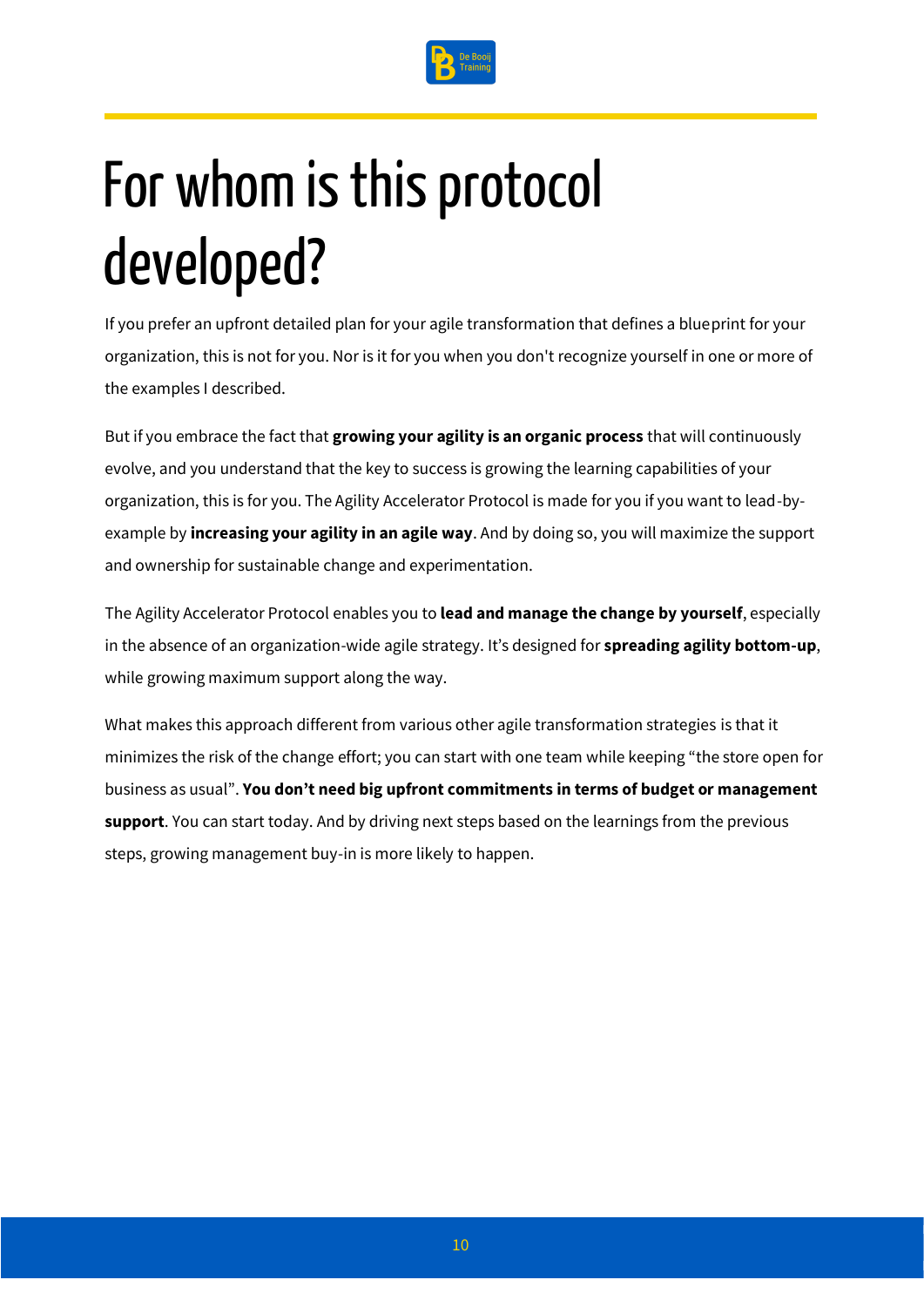

# Agility Accelerator Protocol further explained

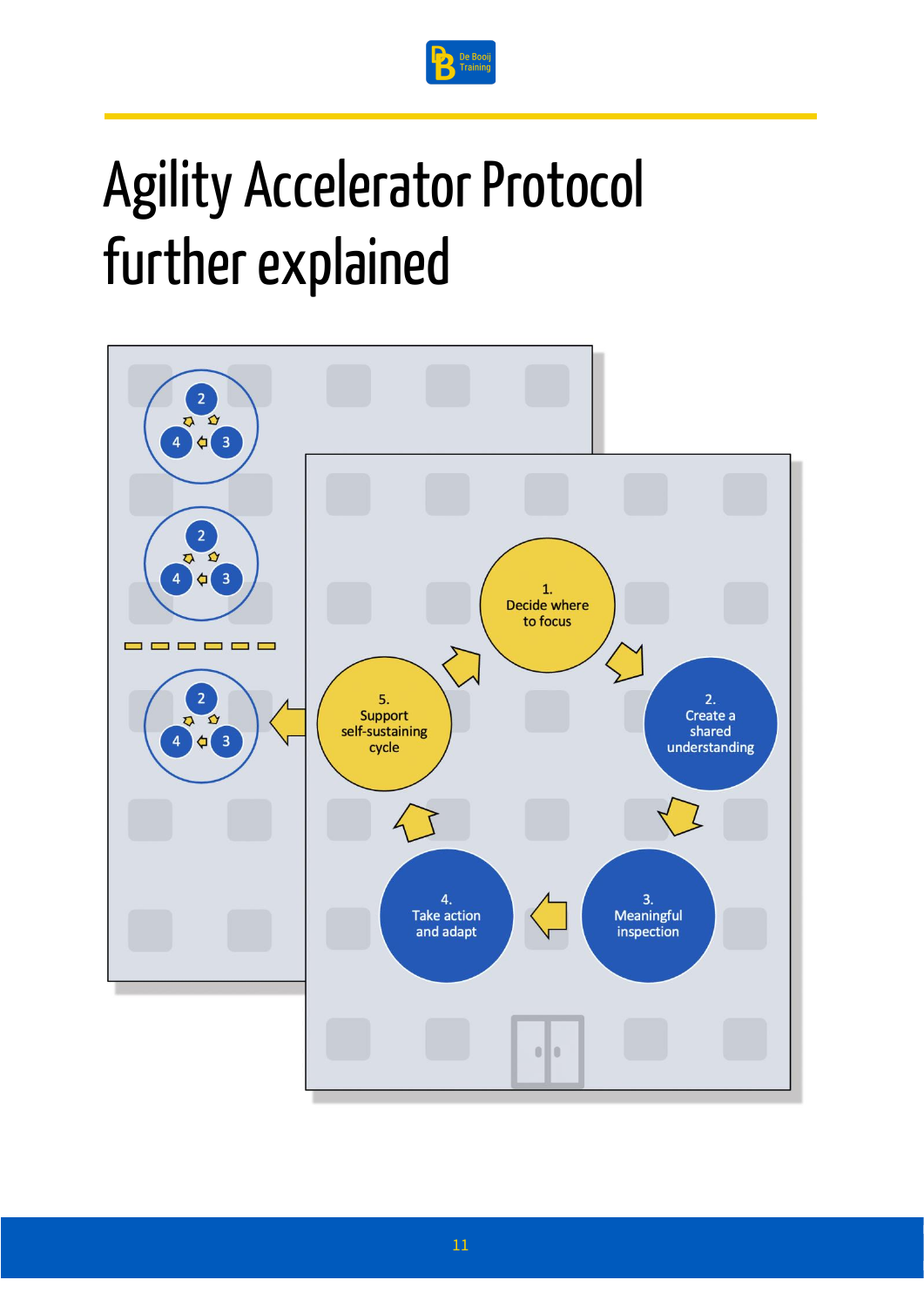



You probably already have an idea where there are opportunities in your organization to grow your agility and what is a logical place for you to start. Share your analysis with the people involved and ask for their feedback and perspectives. This will help you figure out where to start.

It is crucial to first create a shared understanding with the people involved. Only if we think and speak the same language, we will find common ground and opportunities to grow. This implies transparency about where we are now, having **an honest look in the mirror**, and making explicit what has been swept under the rug. But that is not enough.

 $2.$ Create a shared understanding

Additionally, we need transparency of **where we want to go, and what is** 

**needed to get there**. Based on the target audience and learning needs you need to figure out how to best achieve this. Provide the time and space for everyone involved to identify areas that should be inspected first. This provides the necessary input for the next step.



Discuss and analyze the feedback and suggestions from the previous step. I highly recommend **involving everyone** who participated in step 2 (create a shared understanding) in this inspection phase. Or at least involve everyone who feels strong about it and would like to contribute. It will help grow the support for whatever comes out. Tactics that will help you get the most out of this step are active listening, powerful questions, and various facilitation

techniques (lik[e Liberating Structures](http://www.liberatingstructures.com/) and many others). Examples of powerful questions that could help you kick off the inspection are:

- What is standing out for us?
- What surprised us?
- What underlying causes might have contributed to this?
- What didn't we take into account until now?
- What was confirmed that we already thought?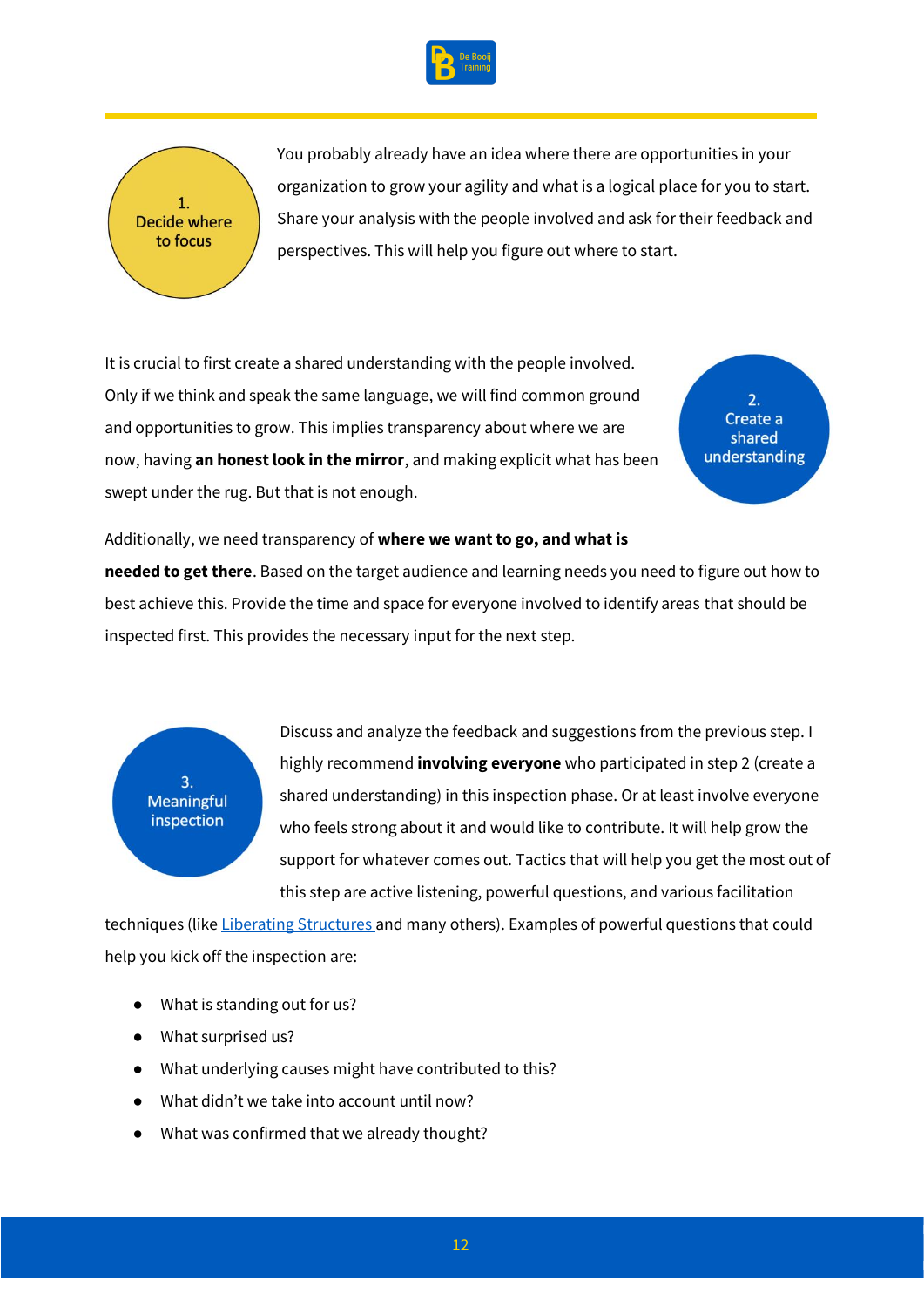

Based on the findings and learnings of the previous step, define the next actionable steps for what must be done to get closer to the desired outcome. Refine it to the level of **an experiment with actions** you can start with today. Again, it is key to provide the right space for the people involved to successfully execute this step. The less you are involved in defining the experiment and actions, the better.

 $\mathbf{A}$ **Take action** and adapt



We are often ambitious and energized the moment we have decided to take action and change things for the better. But there is a **great risk things get stranded** here. There might be insufficient commitment to the selected actions, and before you know we fall back into old habits. **If you want** 

**something new, you have to stop doing something old**. And this is the most difficult part.

There can be many factors making it difficult to realize the change - unexpected events, new insights, persistent patterns etc. That is why it is crucial that there is a self-sustaining learning cycle that will provide:

- A shared understanding about the outcome of the experiment and actions
- meaningful inspection
- actions and adaptations

The goal is that teams sustain this ever going learning cycle by themselves. But **they need support to pull this off - especially in the beginning**. This can be as simple as providing the time and space to do this, but often other factors will pop up along the way. So, make sure they get the support and help they need.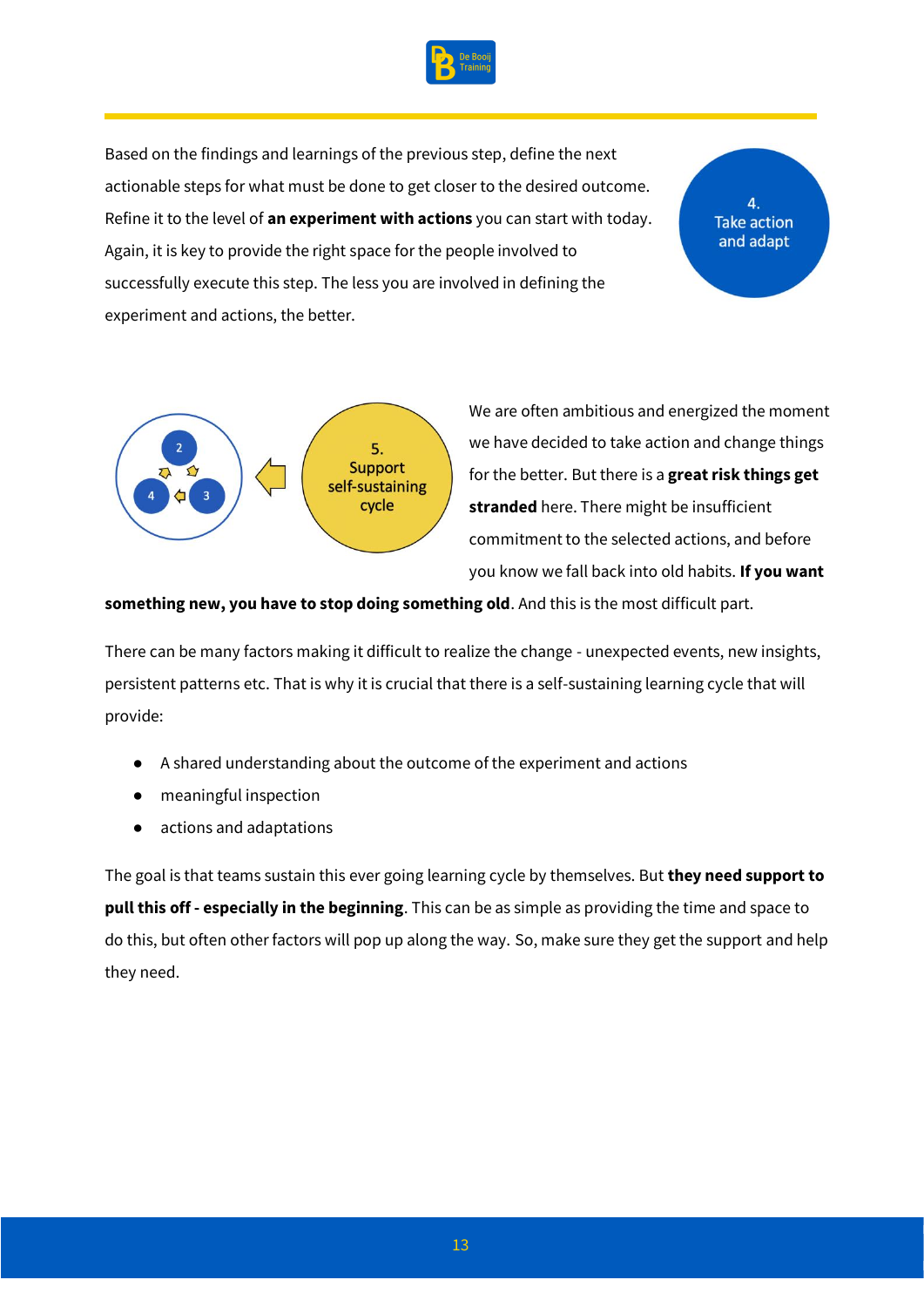

## The key to success

To maximize your agility organization wide, the trick is to inject this learning cycle one at a time and making sure your involvement is eventually not needed to sustain it. Your role is to **help grow the right environment for continuous learning to take place and to be self-sufficient**. And then you can move on to the next part of your organization and repeat the steps.

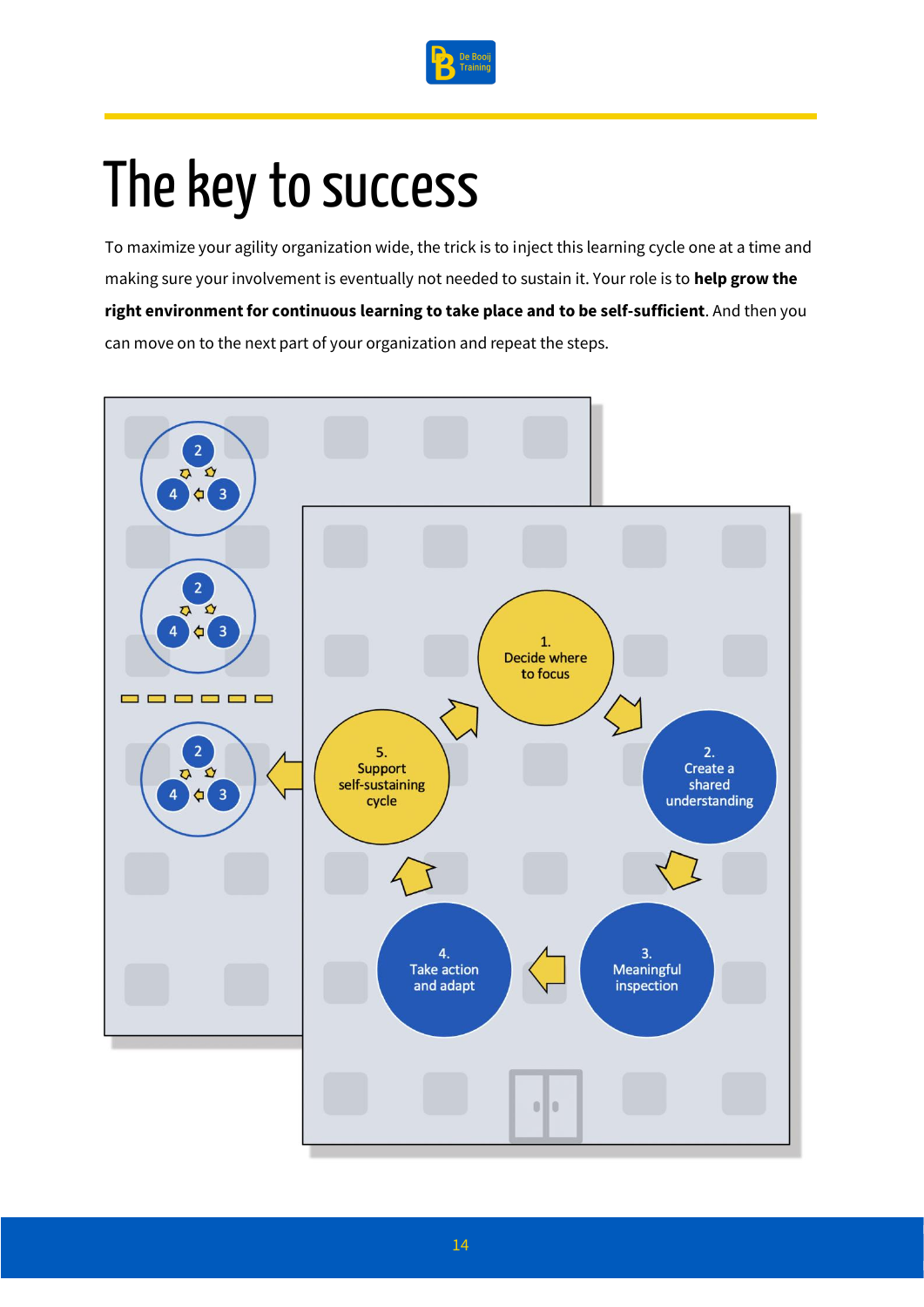

## Objections and downsides

It requires a lot of courage, commitment, and discipline to successfully apply the Agility Accelerator Protocol. Sometimes you go one step ahead but then find yourself going two steps back. However, the only failure lies in giving up. Sustainable change takes time and doesn't happen overnight.

Increasing the transparency within your organization will reveal things that some people may have been hiding for a long time. Or deliberately have been looking the other way. So, take into account that you will be faced with resistance and skepticism. But it is a great opportunity to improve things for the better.

And sooner or later you will identify parts of your organization structure that are in the way of growing your agility any further. It will require a lot of effort to get the necessary support to experiment with alternative structures.

## **Outcomes**

When you apply the Agility Accelerator Protocol and commit to it, you will improve the learning capabilities of your organization and as a consequence your agility. This will help you achieve the following business goals:

- Minimize technical risk
- Minimize business risk
- Improve your customer experience
- Increase employee engagement
- Shorten your time-to-market
- Speed up your innovation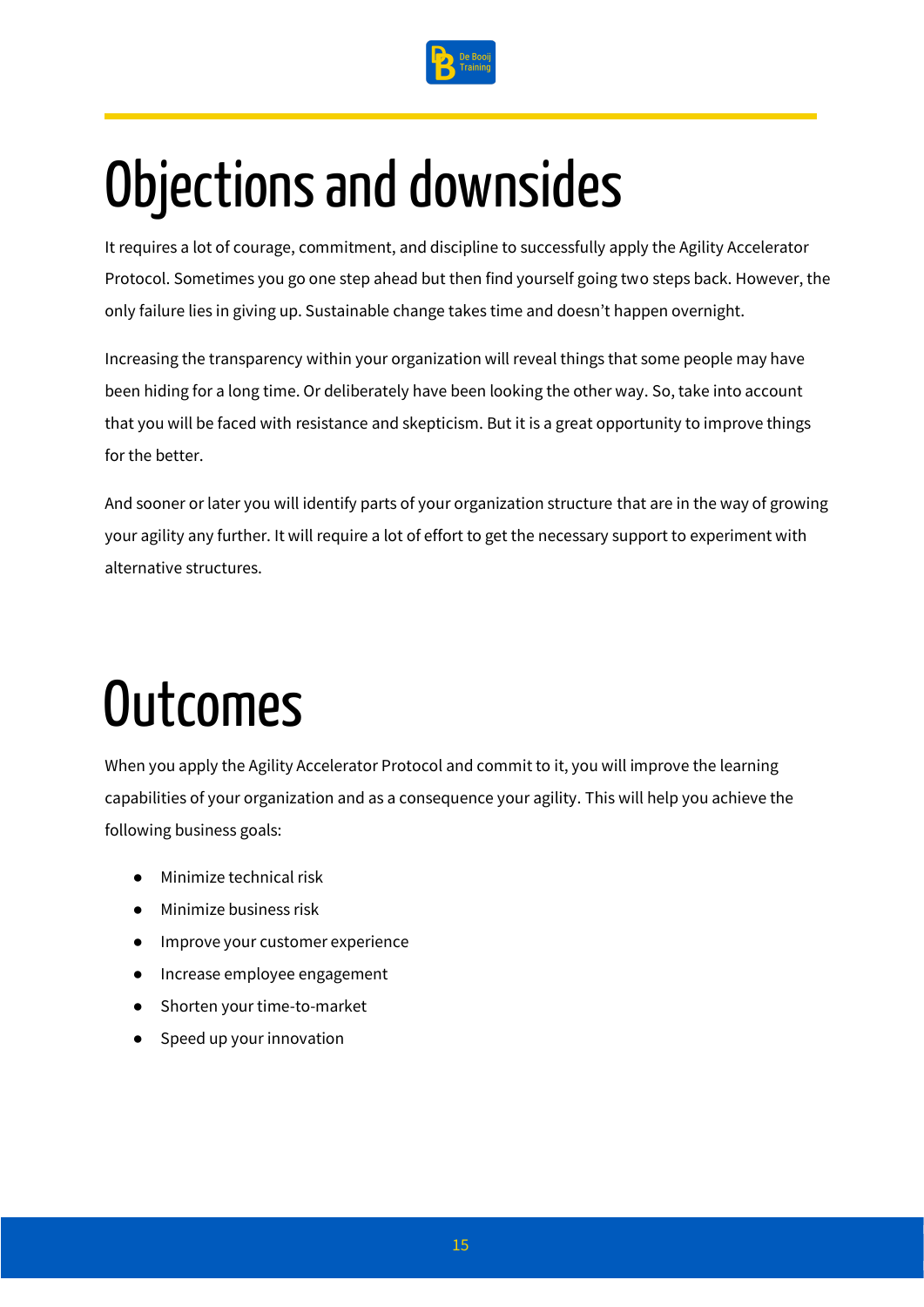

# Start today

What is stopping you from making your organization a better place to work in?

To get a better understanding of the various topics I addressed in this white paper, have a look at my:

• [Recommended resources](https://www.debooij.training/recommended-resources/)

If you could use some help to accelerate your agility, have a look at my:

- **[Training courses](https://www.debooij.training/training-courses/)**
- **[Workshops](https://www.debooij.training/workshop/)**

And if you would like guidance and advice on how to move forward, you can plan a 45-minute strategic meeting with me for free:

[Plan a strategy meeting](https://www.debooij.training/plan-a-meeting/)

### All links from this white paper in one place

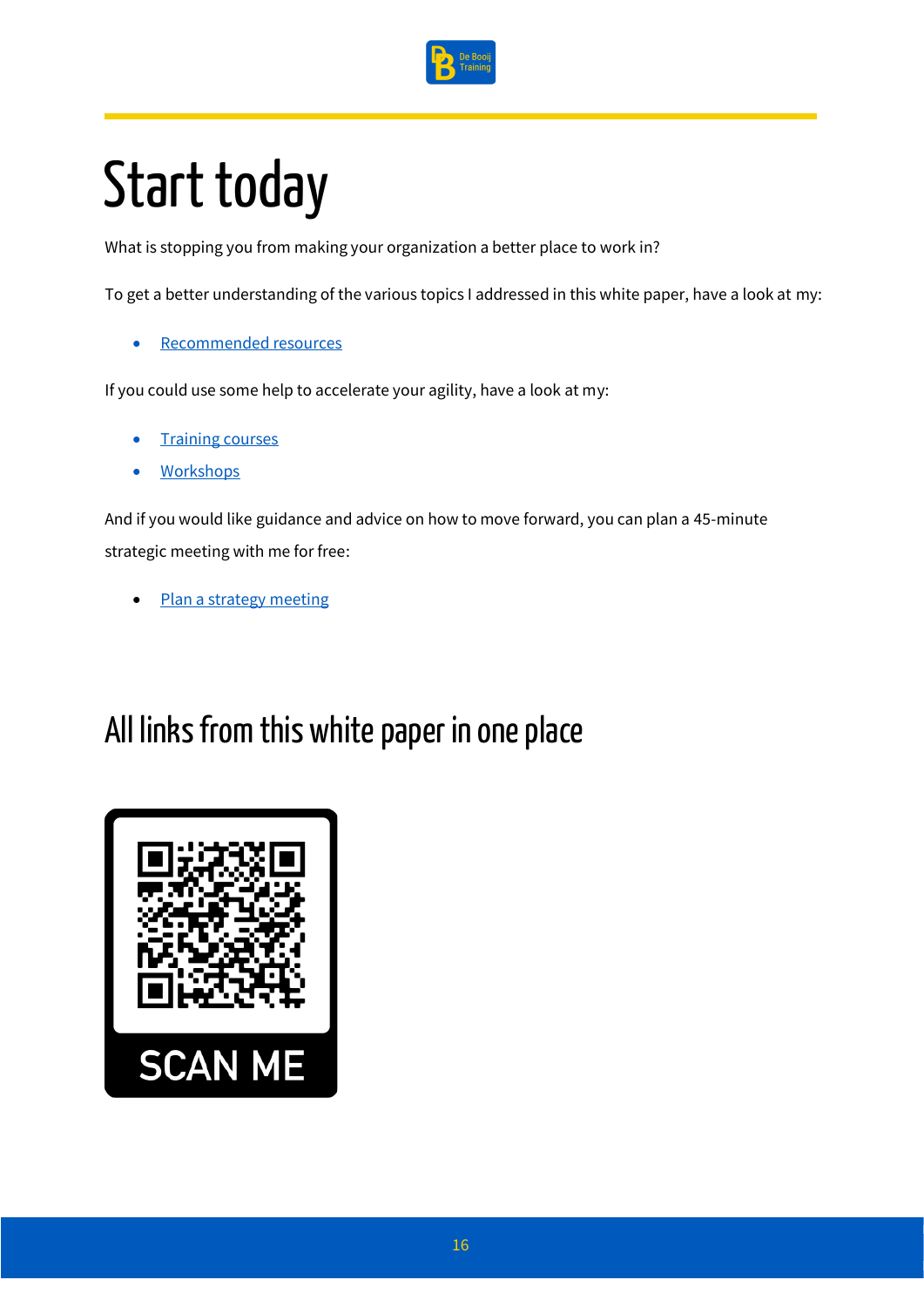

## Track record

During the past 10 years I have been helping organizations to successfully embrace agility as a business strategy. On Europe's biggest course-comparison platform we have the **highest reviews of**  all agile training course providers with an average score of 9.7 out of 10. You can read all the reviews [here.](https://www.debooij.training/) My customers especially appreciate my **ability to help translate theory to practical application**, in their specific context.

"Matthijs is without a doubt one of the best trainers. He not only has mastered all the theory behind Scrum, but he has vast experience in applying that knowledge in the enterprise world. In his training courses he doesn't just spout the agile platitudes at you but deals with the real-life messy business of applying agile ideals to the day to day work. Matthijs' training courses are invaluable if you are planning to actually be agile instead of just learning about Scrum."

Kinshuk Kale - Change Agent, Agile & Innovation coach

"Matthijs can explain complex concepts with great clarity, aided by his awesome drawing skills! I took a course online, and it was such a smooth experience. The course structure left enough space to fully engage with the other participants, and Matthijs expertly incorporated these 'peer insights' in his instruction."

Hein Ragas - Product Manager